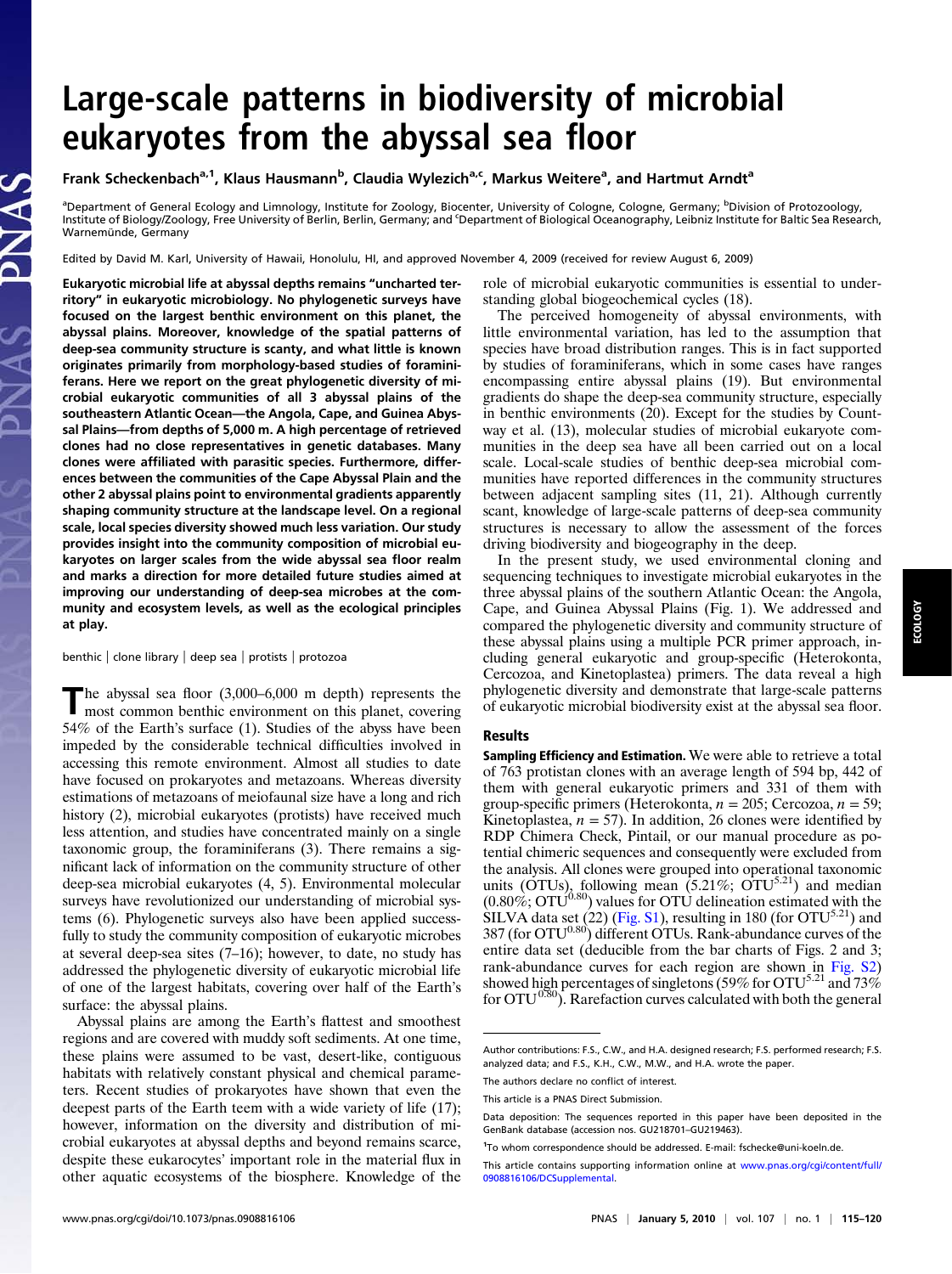

Fig. 1. Map of the southeastern Atlantic with sampling locations: western Guinea Abyssal Plain (1), eastern Guinea Abyssal Plain (2), Angola Abyssal Plain (3), and Cape Abyssal Plain (4).

eukaryotic and the group-specific primers always leveled off, but did not reach saturation ([Fig. S3\)](http://www.pnas.org/cgi/data/0908816106/DCSupplemental/Supplemental_PDF#nameddest=sfig03). The total number of OTUs was estimated at 408 for  $S_{\text{so}}^{5.21}$  ACE [95% confidence interval (CI), 328– 535] and 1,240 for  $S^{0.80}$ <sub>ACE</sub> (95% CI, 1006–1562).

Large Amount of Novel Phylotypes. Comparisons of all clones with published sequences resulted in a very high percentage of clones having neither a nearest named neighbor (73%) nor any nearest neighbor in GenBANK (63%). We defined the nearest neighbor as the Basic Local Alignment Search Tool (BLAST) hit with the highest score and no more than 5.21% *p*-distance to the respective clone. The nearest named neighbor was accordingly defined as the highest scoring BLAST hit with no more than 5.21% *p*-distance to the respective clone and representing a sequence with full species name annotated. The mean genetic pdistances between clones and their first BLAST hit (i.e., the BLAST hit with the highest score), as well as first named BLAST hit (i.e., the BLAST hit with the highest score representing a sequence with full species name annotated), were accordingly high, with mean values of 11% and 13%, respectively ([Fig. S4](http://www.pnas.org/cgi/data/0908816106/DCSupplemental/Supplemental_PDF#nameddest=sfig04)). This was mainly the result of novel euglenozoan clones. The first BLAST hit within this group was nearly always a highly divergent named sequence and no environmental sequence, indicating that these clones rarely appeared in other clone libraries. Removing euglenozoans from the analysis resulted in mean genetic p-distances between clones and published sequences of 6.5% (first BLAST hit) and 12.4% (first named BLAST hit). Calculating mean genetic p-distances between clones and published sequences without clones from group-specific clone libraries raised the mean values to  $15.9\% - 16.0\%$  ([Fig. S4\)](http://www.pnas.org/cgi/data/0908816106/DCSupplemental/Supplemental_PDF#nameddest=sfig04), due to the fact that most euglenozoan clones (all diplonemids and 78% of all kinetoplastids) were present in clone libraries retrieved with general eukaryotic primers.

High Phylogenetic Diversity with Many Parasites. All retrieved clones belonged to well-established high-rank taxonomic groups. All phylogenetic groups generally found in deep-sea molecular surveys were present in our clone libraries (Figs. 2 and 3). The most abundant phylogenetic groups in clone libraries constructed with general eukaryotic primers were Alveolata ( $n = 168$ ), Euglenozoa  $(n = 161)$ , Heterokonta  $(n = 39)$  and Rhizaria  $(n = 26)$ . This resembles the phylogenetic composition of other deep-sea clone libraries. Well-known major phylogenetic clades, such as the uncultured marine alveolates (UMA/MALV/NA) or marine stramenopiles (MAST), were abundant. Lineages and clades with no close representatives in GenBANK (5.21% threshold) were retrieved for all major phylogenetic groups, even within wellstudied groups, such as the Ciliophora (red long-dashed lines in Figs. 2 and 3). Furthermore, numerous clones had parasites as nearest neighbors, including Amoebophrya, Cryptocaryon, Cytauxzoon, Duboscquella, Haramonas, Ichthyobodo, Miamiensis, Paradinium, Perkinsus, Pirsonia, and Rhizidomyces.

Community Comparisons of Deep-Sea Abyssal Plains. Clone libraries constructed with general eukaryotic primers were statistically compared. Rank-abundance curves for each sampling region (deducible from Figs. 2 and 3 and [Fig. S2](http://www.pnas.org/cgi/data/0908816106/DCSupplemental/Supplemental_PDF#nameddest=sfig02)) show that the numerically dominant OTUs generally were present in all 4 sampling regions, highlighting the similarity of the underlying communities based on relative clone abundances. However, OTU-based similarity indices showed significant dissimilarity between the communities of the Cape Abyssal Plain and those of the Angola Abyssal Plain and the eastern and western Guinea Abyssal Plain (0.20–0.26  $\theta^{5.21}$ <sub>YC</sub>), but considerably greater similarity of the communities of the Angola Abyssal Plain and the Guinea Abyssal Plain  $(0.72-0.87 \theta^{5.21} \text{C})$ .  $F_{ST}$  ([Table S1\)](http://www.pnas.org/cgi/data/0908816106/DCSupplemental/Supplemental_PDF#nameddest=st01) and Unifrac [\(Table S2\)](http://www.pnas.org/cgi/data/0908816106/DCSupplemental/Supplemental_PDF#nameddest=st02) tests revealed significant differences among the communities of the Cape Abyssal Plain and the other abyssal plains (Fig. 4). Differences in the community structures of the Angola and the Guinea Abyssal Plain turned out to be statistically nonsignificant; however, the P-test [\(Table S2\)](http://www.pnas.org/cgi/data/0908816106/DCSupplemental/Supplemental_PDF#nameddest=st02) was nonsignificant only between the communities of the Angola and the western Guinea Abyssal Plains. According to SIMPROF-tests  $(OTU<sup>5.21</sup>$ - and  $OTU<sup>0.80</sup>$ -based Bray–Curtis similarity indices), communities of the Cape Abyssal Plain differed from those of the Angola and the 2 regions of the Guinea Abyssal Plain ( $P >$ .01). The communities of the Angola and the Guinea Abyssal Plains could not be distinguished with the present data set  $(P <$ .01). [-LIBSHUFF tests ([Table S3\)](http://www.pnas.org/cgi/data/0908816106/DCSupplemental/Supplemental_PDF#nameddest=st03) also could not distinguish between communities of the Angola Abyssal Plain and the 2 regions of the Guinea Abyssal Plain ( $P > .05$ ); communities of both of these abyssal plains were mostly significantly different from communities of the Cape Abyssal Plain ( $P < .01$ ).

Tests with group-specific clone libraries showed that communities from the same abyssal plain (the eastern and western Guinea Abyssal Plain) were very similar ([Table S4](http://www.pnas.org/cgi/data/0908816106/DCSupplemental/Supplemental_PDF#nameddest=st04)). This highlights the remarkable similarity of communities retrieved from the same abyssal plain. Sampling regions from different abyssal plains were generally significantly different from each other.

All clone libraries were significantly different ( $P < .01$ ; Fig. 4) from other published deep-sea clone libraries.

#### Discussion

High Diversity and High Numbers of Novel Phylotypes. The most obvious feature of microbial eukaryotes from abyssal plains is the substantial species richness of their communities (408  $S^{5.21}$ <sub>ACE</sub>;  $1,240 S^{0.80}$ <sub>ACE</sub>), which is as high as that at proclaimed diversity hot spots, such as hydrothermal vents, anoxic and hypersaline environments, and methane seeps (8–10, 12, 14–16) with mean estimates ranging from 410 ( $S^{5.21}$ <sub>ACE</sub>) to 489 ( $S^{0.80}$ <sub>ACE</sub>). Furthermore, the mean genetic p-distances between all clones and both their first BLAST hits (11.0%) and first named BLAST hits (13.0%) are higher than those reported from other deep-sea environments (2.5% and 10.6%, respectively; [Fig. S4\)](http://www.pnas.org/cgi/data/0908816106/DCSupplemental/Supplemental_PDF#nameddest=sfig04). These values point to a specific assemblage of microbial eukaryotes at benthic abyssal sites and are supported by high  $F_{ST}$  values between our clone libraries and other published clone libraries (Fig. 4). To some extent this is the result of a single taxonomic group: the Euglenozoa (i.e., Diplonemea and Kinetoplastea). Although group-specific primers have proven useful in assessing the phylogenetic diversity of some groups, such as the Cercozoa (23) and Diplonemea (24), only onethird of the kinetoplastid clones were retrieved from groupspecific clone libraries, whereas two-thirds were retrieved with general eukaryotic primers. Thus, the high representation of euglenozoans in our clone libraries is the result of their high occurrence in these environments, rather than due to a bias resulting from group-specific primers able to detect lineages that otherwise may not appear in general eukaryotic clone libraries.

The first BLAST hit within the euglenozoans was mostly a highly genetically divergent sequence, indicating that these deepsea euglenozoans rarely appear in published clone libraries and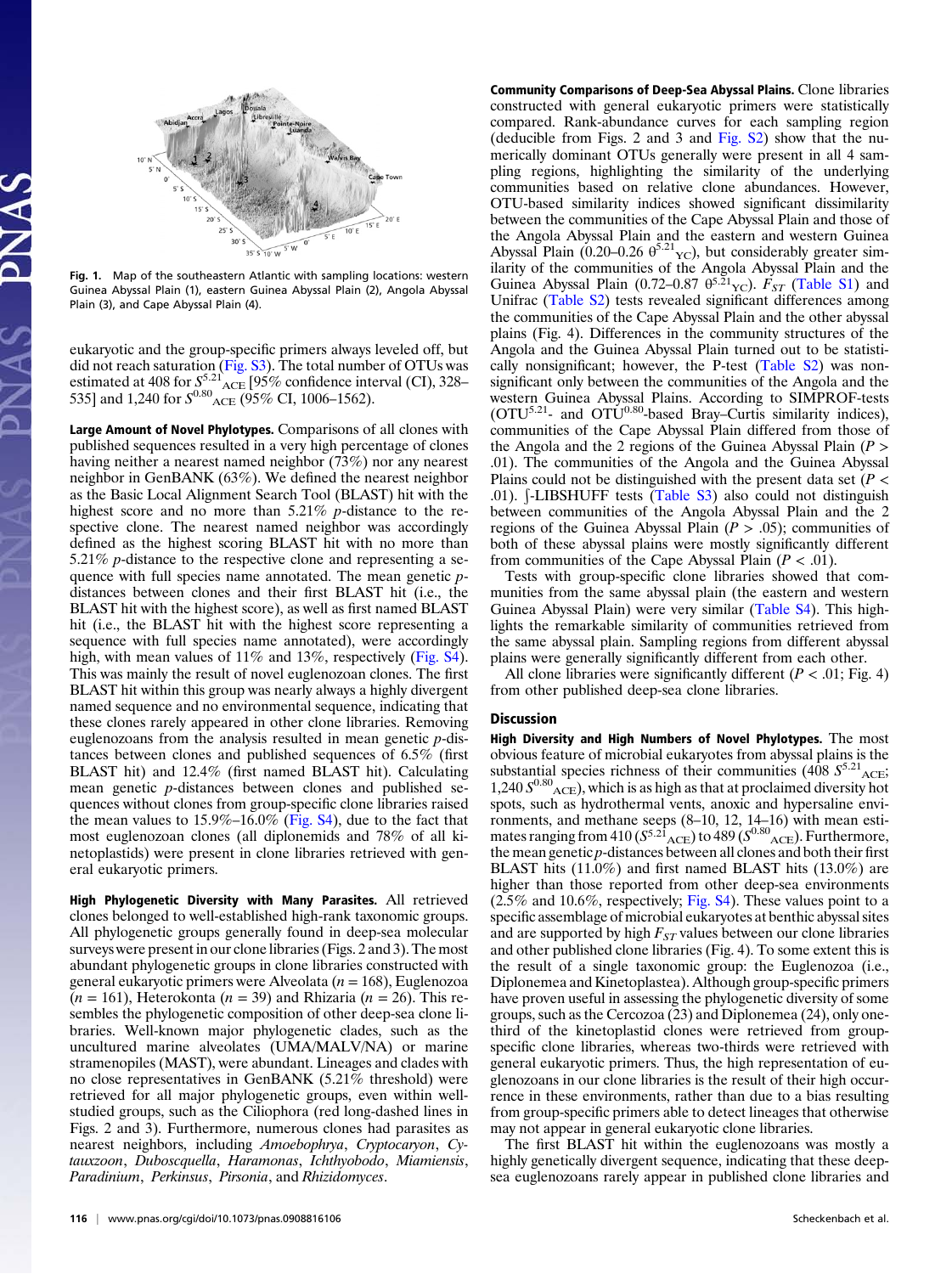

Fig. 2. Midpoint rooted maximum likelihood tree of all clones (general eukaryotic and group-specific primers). Because of their very long branches, the euglenozoans were removed and are displayed separately (Fig. 3). Their branching position is marked by an arrow. Bootstrap support values  $\geq 70$  are highlighted by black circles. Branches in red are clones; branches in black are named sequences retrieved from GenBANK. For clarity, clones were grouped into OTUs (5.21% threshold; [Fig. S1\)](http://www.pnas.org/cgi/data/0908816106/DCSupplemental/Supplemental_PDF#nameddest=sfig01), and only 1 representative clone from each OTU was included in the phylogenetic tree. These clones are identified by the last 4 numbers of their GenBANK accession numbers (GU218701-GU219463) followed by the lowest p-distance to the first BLAST hit and, after the slash, the lowest p-distance to the first named BLAST hit within each OTU. When the first BLAST hit was already a named sequence, the first value was omitted. Bar charts represent the number of clones per abyssal plain obtained for each OTU; pie charts represent the relative number of clones obtained from each abyssal plain for the major phylogenetic groups. Sequences in bold represent the nearest named neighbor for each OTU. Phylogenetic branches are extended toward their labels by gray dotted lines and by red dotted lines if the lowest p-distance to the first named BLAST hit within the respective OTU was > 5.21%. These branches are also highlighted by long dashes if the lowest p-distance to the first BLAST hit was already > 5.21%. Species names and GenBANK accession numbers of the reference sequences are listed in [Table S6](http://www.pnas.org/cgi/data/0908816106/DCSupplemental/Supplemental_PDF#nameddest=st06).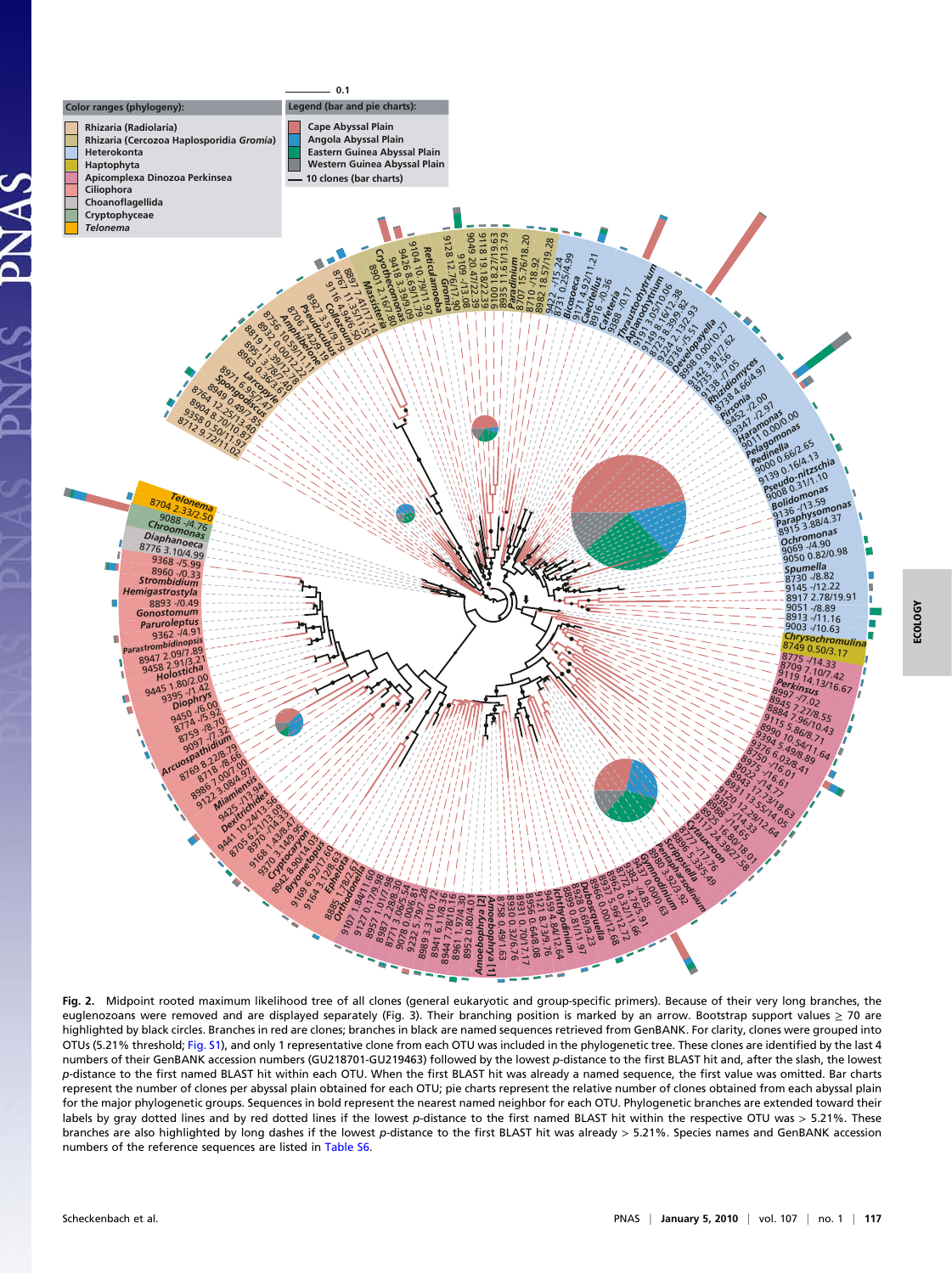

Fig. 3. Maximum likelihood tree of Euglenozoa. For more details, see Fig. 2.

have not yet been taxonomically studied. This was an unexpected finding for the euglenozoan group Kinetoplastea, because this group has been studied in detail. This supports the idea of a specific benthic deep-sea community of euglenozoans and is in agreement with the fact that most nonparasitic diplonemids and kinetoplastids have been described as typical benthic species, and some diplonemid lineages have been hypothesized to preferentially inhabit the deep oceans (24).

Removing euglenozoans from the analysis did lower the mean p-distance between all clones and their first BLAST hits, although the mean values ([Fig. S4](http://www.pnas.org/cgi/data/0908816106/DCSupplemental/Supplemental_PDF#nameddest=sfig04)) were still higher than those reported from most other deep-sea habitats. This contradicts the assumption that the abyss is simply a "sink habitat" (25), as has been suggested for some metazoans, and indicates that the diversity of benthic, deep-sea microbial eukaryotic communities can be attributed only partially to the sedimentation of organisms from the pelagial.

"Rare Biosphere." Most of the OTUs obtained in this study occurred at low abundance, giving the distribution of clone relative abundances a very long right-hand tail, with rare species present as singletons. This "rare biosphere" (26, 27) is a common phenomenon in microbiology and has traditionally been thought to indicate the presence of a seed bank of potential new colonizers, according to the "everything-is-everywhere" hypothesis (28). Interestingly, this is consistent with observations of rare species of metazoans present in the deep sea that led to the idea of a high deep-sea diversity (29). These rare species challenge the traditional concept of diversity and are likewise hypothesized to form a pool of transient immigrants (30). Several other explanations have been given to explain this rare biosphere in eukaryotic microbiology (27).

The diversity of microbial eukaryotes in the deep sea seems to be undersampled, as indicated by rarefaction curves. Thus, future studies may reveal many additional new phylotypes. Group-specific clone libraries seem to be especially useful for



Fig. 4. Dendrogram of pairwise  $F_{ST}$  values. Clone libraries of microbial eukaryotes from depths  $\geq$  750 m constructed using general eukaryotic primers were compared. Clone libraries from this study are highlighted in bold. For comparision, two clone libraries from non–deep-sea environments were included in the analysis (denoted by §). Significant P values for  $F_{ST}$ , UniFrac, and P-tests are indicated by an asterisk ( $P < .01$ ). Nonsignificant P values are indicated by bold lines, and the respective tests are denoted by F ( $F_{ST}$  test), U (UniFrac test), and P (P-test). When only some pairwise tests within a cluster were insignificant, the respective tests are given in parentheses.

evaluating this missed diversity. This applies particularly to phylogenetic groups that have been underreported in environmental sequencing surveys (e.g., amoebozoans and foraminiferans). At present, we cannot provide any reliable estimates of this missing diversity, however (31).

High Diversity of Parasites. The presence of many lineages and clades associated with parasitic species or groups, such as the Apicomplexa, emphasizes the importance of parasitism in aquatic (in particular, marine and deep-sea) environments reported by many recent molecular surveys (e.g., 32). Nevertheless, the putative parasitic diversity (in both phylogenetic diversity and relative clone abundance) reported herein is noteworthy. Although inferring the trophic role of an organism by its sequence is difficult, parasitism appears to be a major force shaping microbial community structure at abyssal depths, a force that has been underestimated in current conceptualizations of the marine carbon cycle. Lafferty et al. (33) have concluded that up to 75% of all food web links include parasites.

Studies of deep-sea metazoan parasites have reported declines in parasitic abundance and diversity with depth but increases close to the sea floor (34, 35). This phenomeon has been linked to the increased biomass at benthic sites and thus to an increased availability of potential intermediate hosts, resulting in higher parasite abundance and diversity. This also may explain the high occurrence of microbial eukaryotic parasites at the abyssal sea floor. One possible explanation for the paradox of a species-rich deep-sea floor, according to Snelgrove et al. (36), was accorded to the underestimation of positive species interactions in the deep sea due to parasites (37).

Large-Scale Patterns in Biodiversity. Communities of the Angola and the Guinea Abyssal Plains were relatively similar and differed from the community of the Cape Abyssal Plain. The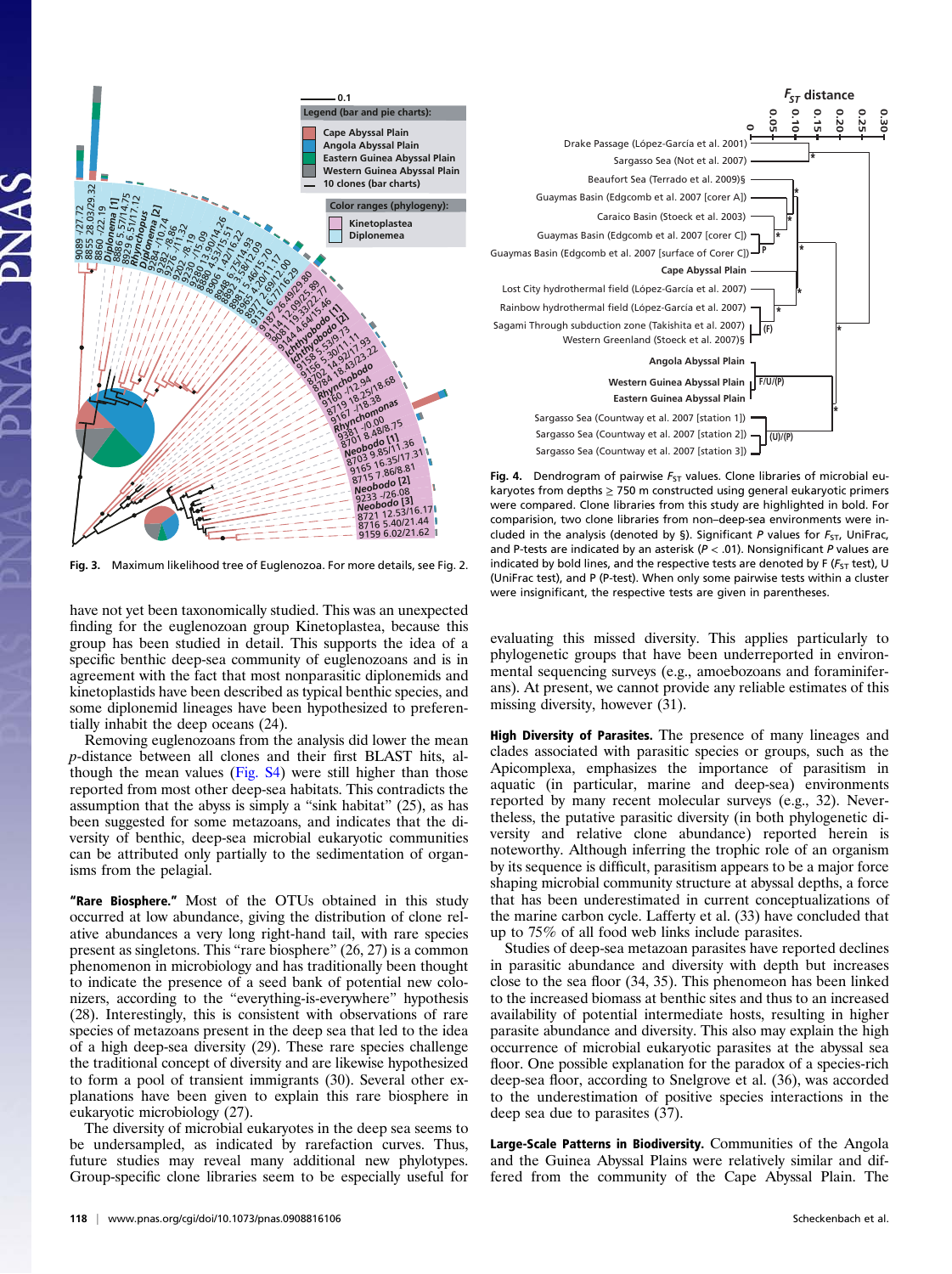community structure of microbial eukaryotes showed little geographic variation on large spatial scales encompassing different abyssal plains located thousands of kilometers apart. Although protistan biogeography is controversial (e.g., refs. 28 and 38) and no consensus has been reached, it is well known that at least some deep-sea microbial eukaryotes, including several foraminiferan species (19), exist with large distribution ranges at benthic abyssal sites, similar to some deep-sea metazoans. Allen and Sanders (39) noted that 50% of North Atlantic bivalves have geographic ranges encompassing entire abyssal plains, a finding echoed by Rex et al. (25) for gastropods. A recent study (13) reported similar community compositions of microbial eukaryotes on a regional scale in the abyssopelagial zone of the northwestern Atlantic Ocean. At abyssal depths, the perceived homogeneity of sea floor habitats thus appears to be paralleled by the homogeneity of their communities. However, by pooling the DNA from each region, we were not able to capture the local heterogeneity possibly present at each sampling region as reported by other deep-sea studies (10, 21).

In the present study, the numerically dominant OTUs were generally present at all 4 sampling regions, in contrast to many rare OTUs (deducible from bar charts of Figs. 2 and 3 and [Fig.](http://www.pnas.org/cgi/data/0908816106/DCSupplemental/Supplemental_PDF#nameddest=sfig02) [S2\)](http://www.pnas.org/cgi/data/0908816106/DCSupplemental/Supplemental_PDF#nameddest=sfig02). It is generally assumed that the dominant taxa contribute the most to an ecosystem's function and consequently best describe that ecosystem. According to this assumption, different environments with a high overlap of the dominant species should contribute similarly to ecosystem processes. There is an ongoing debate regarding the role of rare species in ecosystem functioning, however (e.g., ref. 27). If this rare biosphere turns out to play an important role, then abundance-based statistics (e.g., Bray–Curtis similarity indices) might not adequately describe the underlying communities. Nevertheless, all statistics showed high similarity between the Angola and Guinea Abyssal Plains. Consequently, although our sampling was far from exhaustive, and many more especially rare taxa might be present at the sampling sites, virtually identical communities over large spatial scales, as reported here, indicate the prevailing homogeneous environmental conditions on the abyssal sea floor. Thus, the differences in community structure between the Cape Abyssal Plain and the other 2 abyssal plains studied underscore the importance of ecological parameters in shaping community composition. This finding is in accordance with, for example, studies of eukaryotic picoplankton from marine surface waters of the Southern Ocean showing similar community structure over long geographic distances and changes between different hydrographic areas (40). This might also be supported by the significant differences between several deep-sea clone libraries from different habitats, as shown in Fig. 4. Keep in mind, however, that we cannot state with confidence to what extent these differences are the result of PCR biases or represent true differences between the communities  $(41)$ .

Studies of metazoans and foraminiferans suggest that 2 of the most important factors controlling deep-sea species distribution are water quality and food supply (42, 43). At the water surface, the Angola and Guinea Abyssal Plains lie within the influence of the South Equatorial Current, whereas the sampling stations at the Cape Abyssal Plain are under the influence of the cold, lessproductive Benguela Oceanic Current (44). At the sea floor, the Angola and Guinea Abyssal Plains are filled with North Atlantic Deep Water, modified by injections of Antarctic Bottom Water through the Mid-Atlantic Ridge System, whereas the Cape Abyssal Plain is filled with Lower Circumpolar Deep Water (also referred to as Antarctic Bottom Water), which has lower temperature, salinity, and dissolved oxygen (44). All 3 abyssal plains are furthermore separated by geographic barriers, namely the Guinea Fracture Zone in the North and the Walvis Ridge in the South (Fig. 1).

The high similarity of communities from the Guinea and the Angola Abyssal Plains assume that some abyssal plains form a vast interconnected environment. Thus, communities of microbial eukaryotes might not be shaped primarily by geographical distance. The differences in the ecological conditions between our sampling regions suggest that ecological parameters might be the decisive factors in shaping deep-sea communities of microbial eukaryotes on larger scales. It must be noted, however, that we sampled only 4 regions, and further sampling might challenge our findings.

## Conclusion

Our findings challenge the concept of lower biodiversity on the abyssal sea floor than in other marine environments. The high percentage of lineages with no close representatives in genetic databases points to rich, and to some extent specific, communities of microbial eukaryotes at the abyssal sea floor with a potentially high percentage of parasites.

The abyssal sea floor appears to be a contiguous habitat for microbial eukaryotes on regional scales. Nevertheless, the significant differences between the Cape Abyssal Plain and the other 2 abyssal plains studied suggest that ecological parameters might be the decisive factors in shaping microbial eukaryote distribution patterns and zonation on large spatial scales at abyssal depths. The abyssal sea floor seems to be a mosaic of semi-isolated habitats, shaped and maintained on larger scales by diverse environmental gradients.

Investigating the diversity and distribution of natural microbial communities in Earth's largest habitat is critical to our understanding of global biogeochemical cycles. Unique techniques (27) and large-scale studies (45), as well as long-term surveys/ time series (46), may further elucidate the diverse composition of deep-sea communities over both space and time (43).

#### Materials and Methods

Sampling Site. Sampling regions, depths, and sample volumes were the western Guinea [Fig. 1 (1); 0° 50' N 5° 35' W; 5,136–5,142 m], eastern Guinea [Fig. 1 (2); 0° 0' S 2° 25' W; 5,060–5,066 m), Angola [Fig. 1 (3); 9° 56' S 0° 54' E; 5,646–5,655 m], and Cape Abyssal Plains (Fig. 1 (4); 28° 7' S 7° 21' E; 5,033– 5,038 m]. Samples were taken with a multicorer. Each region was sampled by 3 multicorers; thus, each sampling region consisted of several cores located several kilometers apart. From each multicorer, water from several corers was obtained and directly filtered over polycarbonate filters with a pore size of 0.2 μm (GTPB; Millipore) and then stored in lysis buffer (47) at -20°C until further treatment. All materials were autoclaved before use.

DNA Extraction, Purification, Cloning and Sequencing of PCR-Amplified SSU rDNA. Genomic DNA was extracted from the filters using a general phenol/ chloroform/CTAB extraction protocol (47) and further purified by Sepharose 4B/PVPP columns (48). Genomic DNA from the same sampling region was pooled together. SSU rDNA was amplified with FastStart Taq DNA polymerase (Roche Applied Science) under standard conditions as specified by the manufacturer. Amplified gene fragments were cloned (StrataClone PCR Cloning Kit; Stratagene) and sequenced (positions 500–1,300) in both directions (BigDye Terminator v3.1 Cycle Sequencing Kit; Applied Biosystems) following the manufacturers' protocols. The primers used are listed in [Table](http://www.pnas.org/cgi/data/0908816106/DCSupplemental/Supplemental_PDF#nameddest=st05) [S5](http://www.pnas.org/cgi/data/0908816106/DCSupplemental/Supplemental_PDF#nameddest=st05) From each sampling region, clone libraries were constructed with general eukaryotic primers, kinetoplastid-specific primers, cercozoan-specific primers, and heterokont-specific primers.

Phylogenetic Analysis. The obtained sequences were corrected and assembled manually. Chimeric sequences were detected using the Check Chimera (49) program and by comparing each clone with its first BLAST hit, both manually and with the Pintail program (50). Multiple alignments for phylogeny were calculated using SINA Webaligner (22) and phylogenetic analysis with RAxML v7.0.4 (51) under the GTRCAT model with 1,000 bootstrap replicates. Phylogenetic trees were drawn using iTOL (52). Representative clones for Figs. 2 and 3 were chosen as described in [SI Materials and Methods.](http://www.pnas.org/cgi/data/0908816106/DCSupplemental/Supplemental_PDF#nameddest=STXT)

Statistical Analysis. P-distance matrixes were built from pairwise p-distances inferred from pairwise alignments for each possible combination using

ECOLOGY**ECOLOGY**